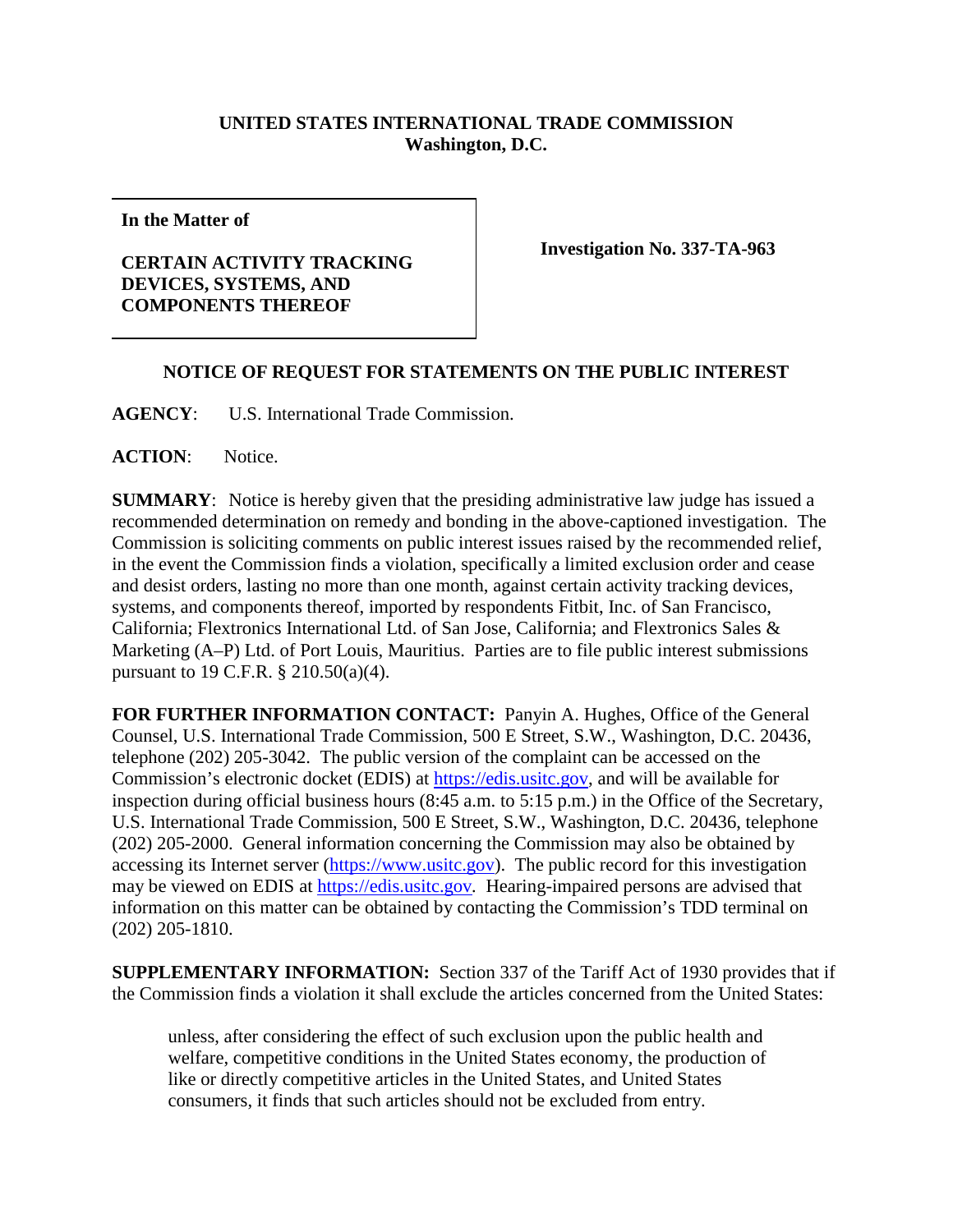19 U.S.C. § 1337(d)(1). A similar provision applies to cease and desist orders. 19 U.S.C.  $§$  1337(f)(1).

The Commission is interested in further development of the record on the public interest in this investigation. Accordingly, members of the public are invited to file submissions of no more than five pages, inclusive of attachments, concerning the public interest in light of the administrative law judge's recommended determination on remedy and bonding issued in this investigation on August 23, 2016. Comments should address whether issuance of a limited exclusion order in this investigation would affect the public health and welfare in the United States, competitive conditions in the United States economy, the production of like or directly competitive articles in the United States, or United States consumers.

In particular, the Commission is interested in comments that:

- (i) explain how the articles potentially subject to the recommended orders are used in the United States;
- (ii) identify any public health, safety, or welfare concerns in the United States relating to the recommended orders;
- (iii) identify like or directly competitive articles that complainant, its licensees, or third parties make in the United States which could replace the subject articles if they were to be excluded;
- (iv) indicate whether complainant, complainant's licensees, and/or third party suppliers have the capacity to replace the volume of articles potentially subject to the recommended exclusion order and/or a cease and desist order within a commercially reasonable time; and
- (v) explain how the limited exclusion order would impact consumers in the United States.

Written submissions must be filed no later than by close of business on **September 23, 2016**.

Persons filing written submissions must file the original document electronically on or before the deadlines stated above and submit eight true paper copies to the Office of the Secretary by noon the next day pursuant to section 210.4(f) of the Commission's Rules of Practice and Procedure (19 C.F.R. § 210.4(f)). Submissions should refer to the investigation number (Inv. No. 337-TA-963) in a prominent place on the cover page, the first page, or both. (*See* Handbook for Electronic Filing Procedures, [https://www.usitc.gov/secretary/fed\\_reg\\_notices/rules/](https://www.usitc.gov/secretary/fed_reg_notices/rules/%0bhandbook_on_electronic_filing.pdf) handbook on electronic filing.pdf). Persons with questions regarding filing should contact the Secretary at (202) 205-2000.